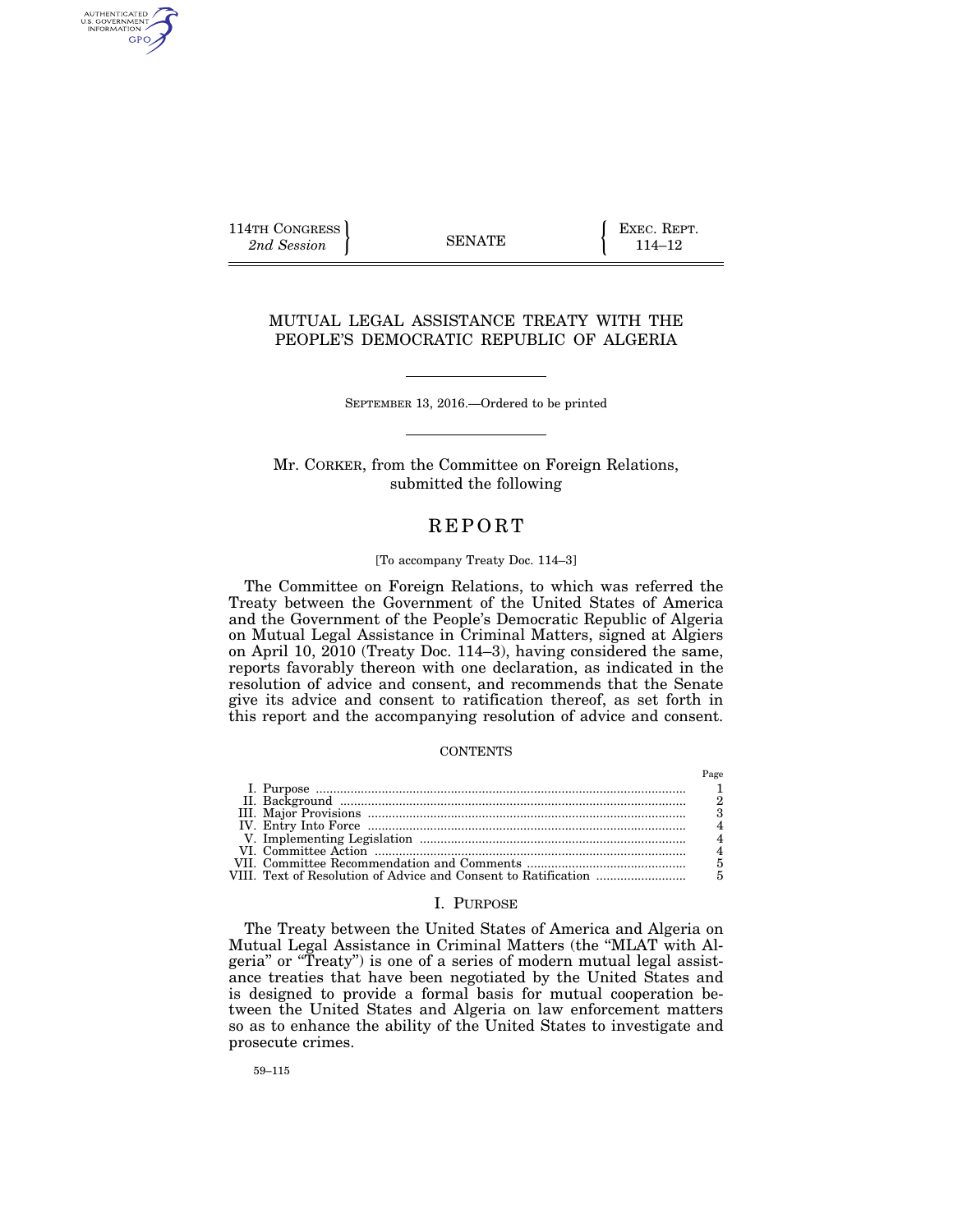### II. BACKGROUND

In order for the United States to successfully prosecute criminal activity that is transnational in scope, it is often necessary to obtain evidence or testimony from a witness in another country. While U.S. federal courts may issue subpoenas to U.S. nationals overseas, they lack the authority to subpoena foreign nationals found in other countries or the authority to subpoena evidence in a foreign country. In addition, effectuating service of a subpoena to U.S. persons abroad may prove difficult.

In the absence of an applicable international agreement, the customary method for obtaining evidence or testimony in another country is via a ''letter rogatory'' which tends to be an unreliable and time-consuming process. The term ''letter rogatory'' is generally used to refer to a formal communication in writing that is sent by a court in which an action is pending to a court in a foreign country, requesting that certain evidence or the testimony of a person within the latter's jurisdiction be formally obtained for use in the requesting court's pending action. The State Department advises that the letter-rogatory process can often take a year or more and, unless undertaken pursuant to an international agreement, compliance is a matter of judicial discretion. Furthermore, the scope of foreign judicial assistance might also be limited by domestic information-sharing laws, such as bank and business secrecy laws, or be confined to evidence relating to pending cases rather than preliminary, administrative, or grand jury investigations conducted prior to the filing of formal charges. Execution of letters rogatory is usually carried out under the judicial norms of the responding country. However, responding country norms may be insufficiently compatible with U.S. law such that the resulting evidence is rendered inadmissible in a U.S. court. Mutual Legal Assistance Treaties ("MLATs") are designed to overcome these and similar problems.

MLATs are international agreements that establish a formal, streamlined process by which governments may gather information and evidence in other countries for use in criminal investigations and prosecutions. The United States is currently a party to several dozen MLATs. While the specific provisions of MLATs vary, they generally obligate treaty partners to take steps on behalf of a requesting treaty partner when certain conditions are met. MLATs typically contain provisions concerning the sharing of collected information between parties, the location and identification of persons and potential witnesses within the parties' territories, the taking of depositions and witness testimony, and the serving of subpoenas *duces tecum* on behalf of a requesting treaty party.1 Such provisions provide for the easier acquisition of evidence and testimony than via letters rogatory and do so in a manner designed to be compatible with the admissibility requirements of the requesting State's courts. MLATs also typically contain provisions concerning the allocation of costs between parties, the form and content of requests for legal assistance, the designation of national law enforcement agencies or officials responsible for treaty administra-

<sup>&</sup>lt;sup>1</sup>A subpoena duces tecum is a specific form of subpoena, also called a "subpoena for the production of evidence." It is a subpoena issued by a court ordering the parties named to appear and to produce tangible evidence f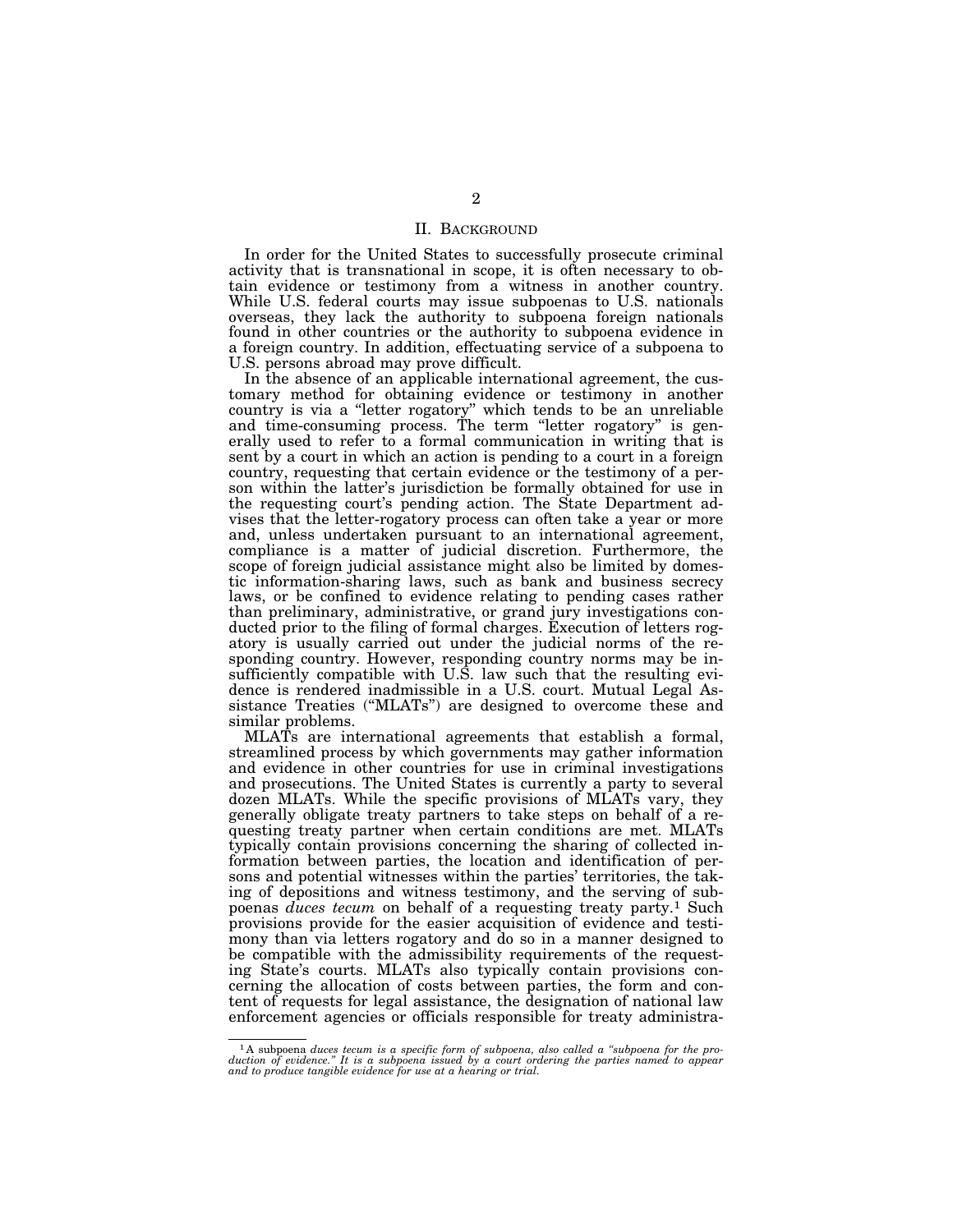tion, and the grounds for which a treaty party may refuse to provide legal assistance. Increasingly, MLATs have been used as a tool to combat terrorism.

The Algeria MLAT is the first such treaty between the United States and Algeria and covers any matter within the jurisdiction of the parties' judicial authorities. In the absence of this Treaty, there is no obligation to provide assistance to the United States and thus this Treaty would substantially enhance the ability of the United States to investigate and prosecute crimes for which such assistance is necessary. A detailed paragraph-by-paragraph analysis of this treaty may be found in the Letter of Submittal from the Secretary of State to the President on this instrument, which is reprinted in full in Treaty Document 114–3. What follows is a brief summary of some key provisions.

#### III. MAJOR PROVISIONS

As with most MLATs, the MLAT with Algeria generally obligates the parties to assist each other in criminal investigations, prosecutions, and related law enforcement proceedings, as well as civil or administrative proceedings such as forfeiture proceedings that may be related to criminal matters. Article 1(2) provides a non-exhaustive list of assistance to be rendered by each Party, which includes the taking of evidence, such as testimony, documents, records and items or things, on a requesting party's behalf by way of judicial process; executing requests for searches and seizures; effecting service of judicial documents; sharing certain obtained information or evidence with a requesting State; freezing, forfeiting and recovery of assets or property; permitting the temporary transfer of persons in custody to the requesting party; and other agreed-upon forms of assistance.

Article 3 sets forth a list of circumstances under which a requested State may deny legal assistance to the requesting State. Some of the grounds listed are commonly found in MLATs to which the United States is a party, such as the ground in Article  $3(1)(c)$ permitting the denial of a request when it would prejudice the requested State's sovereignty, security, public order, or other essential interest; and the military offense exception in Article  $3(1)(a)$ .

Although the United States generally does not impose a ''dual criminality'' requirement upon mutual legal assistance requests, Article 3(1)(d) of the Algeria Treaty includes a provision stating that if the Requested state determines that the conduct that is the subject of the request is not a crime in the Requested State and execution of the request would require a court warrant or other compulsory measure as grounds for denial of a request. Before denying assistance under the provisions of Article 3, the Requested Party is obligated to consult with the Requesting Party to consider whether assistance can be given subject to such conditions as the Requested Party may deem necessary.

Article 4 prescribes the form and contents of requests under the Treaty. Article 5 generally obligates both Parties' Central Authority (as designated under Article 2) to do everything in their power to execute requests and to respond to reasonable requests by the Central Authority on the progress towards execution of the request.

Article 6, which addresses the allocation of costs associated with providing assistance, provides that the requested State must pay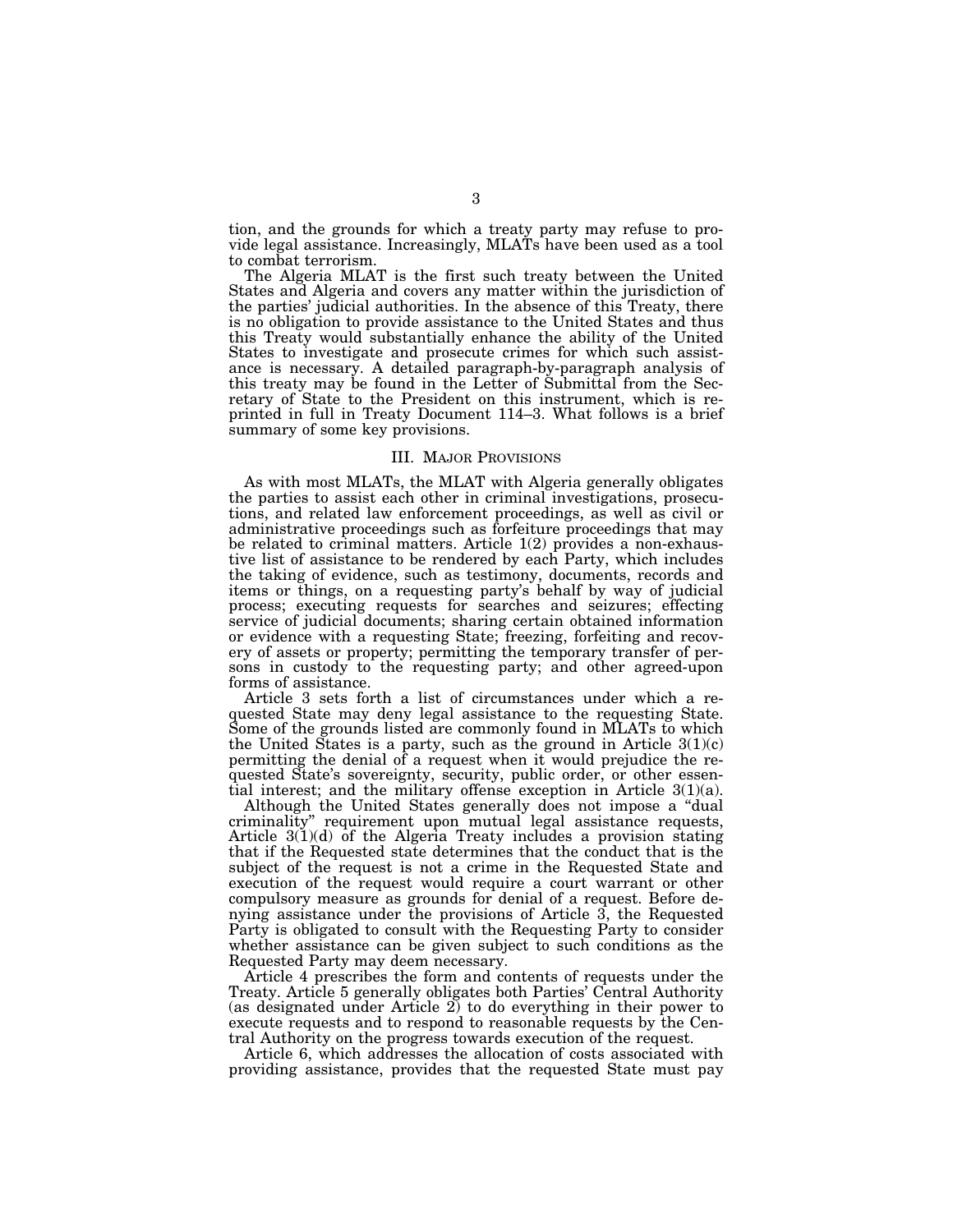all costs relating to the execution of a request, with certain exceptions. Under the Algeria Treaty, these costs include fees of experts and witnesses, the costs of translation, interpretation, and transcription, the costs of utilizing video conferencing, and certain travel expenses. This allocation of costs is common in MLATs to which the United States is a party. Article 7 governs confidentiality and use of the information. The Central Authority of the Requesting Party shall use its best efforts to keep confidential such information provided subject to conditions specified by the Requested Party.

Articles 8–16 set forth in detail the procedures to be employed in the case of specific types of requests for legal assistance. Articles 8,9, 10, and 11 govern the control and collection of evidence, such as documents and records and the taking of testimony. Article 11 provides for safe conduct of a person voluntarily appearing in the requesting State. Such person shall not be subject to prosecution, detention or any restriction of personal freedom for conduct that preceded entry into the territory. This guarantee of safe conduct only lasts fifteen days after the person is informed his presence is no longer required.

Article 12 provides that, in the case of a transfer of someone in custody, the receiving party has the authority and obligation to keep the transferred person in custody, unless permitted by the sending party to do otherwise. Further, it must return the person back to the custody of the sending party as soon as circumstances permit, unless otherwise agreed between the parties.

Article 18 requires the requested State to assist the requesting State with measures to freeze or cause the forfeiture of assets that constitute or are derived from proceeds of a crime or are instrumentalities or intended to be used in the commission of a crime.

Article 20 provides for consultations to promote the most effective use and application of the Treaty.

### IV. ENTRY INTO FORCE

In accordance with Article 22, this Treaty shall enter into force upon the exchange of instruments of ratification between the United States and Algeria. Once in force, however, the Treaty shall apply to all requests presented after the date of entry into force and the Algeria Treaty continues to cover requests made prior to the date of termination.2

# V. IMPLEMENTING LEGISLATION

This treaty, which is self-executing, will be implemented by the United States in conjunction with applicable federal statutes, including 18 U.S.C. Sec. 1782. No additional legislation is needed for the United States to fulfill its obligations under this Treaty.

#### VI. COMMITTEE ACTION

The Committee reviewed the Treaty at a briefing on May 23, 2016, at which representatives of the Departments of State and Justice were present. The Committee considered the Treaty on June 23, 2016 and ordered it favorably reported by voice vote, with

 $^2\rm{See}$  Articles 22(2) and 23(4).